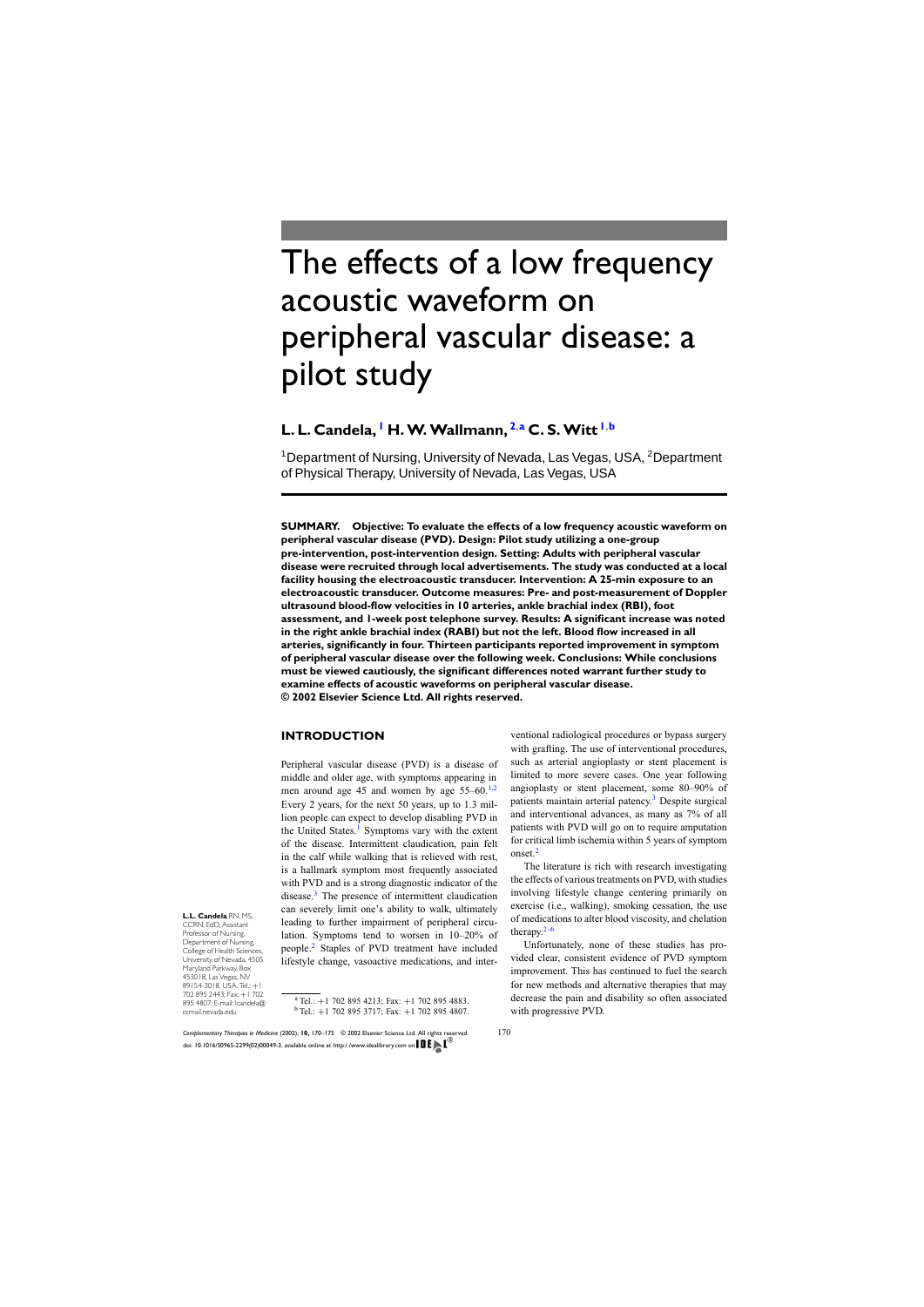#### **Effects of sound**

Recently, healing effects from acoustic waveforms in a specific low frequency range were anecdotally noted in people experiencing various diseases or injuries. As a result, research has been undertaken to study the effects of audible sound on disease, specifically PVD.

Earlier investigations into the effects of sound on the body utilizing frequencies ranging from infrasound (inaudible less than 16 Hz) to ultrasound (inaudible greater than 20mHz) were performed throughout the 1960s and into the 1970s and revealed no detrimental effects or safety hazards from whole body exposure for short periods of time. $7-10$ Some researchers found that prolonged exposure to noise levels above 90 dB resulted in hearing loss.<sup>[11](#page-5-0)</sup> However, it soon became clear that hearing impairment was only one of many important effects that sound could have on the body. Many of the later studies examined the physiological effects of sound on endocrine function in rats as well as humans, with some researchers finding increased activity of the corticoadrenal and adrenergic functions as well as an inhibition of the inflammatory response.[7,5,12,13](#page-4-0)

Although some older studies can be cited, few, if any, have been conducted in the past 20 years. The model work presented in many of these studies supports the idea that sound at low frequency levels is no threat to health except for a loss of hearing sensitivity in those studies that use excessively high decibel levels for prolonged periods of time. None of these studies examined the effects of vibration and low frequency audible sound on disease.

Electroacoustic transducers are widely used in medical applications. Modem transducers often utilize the piezoelectric effect for converting electrical energy to acoustic energy. An alternating current applied to the material produces mechanical vibrations, in turn producing acoustic waves. Piezoelectric elements, therefore, are especially well suited to form the vibratory driving elements in electroacoustic transducers. Using new technology, the purpose of this study was to examine the effects of a low frequency acoustic waveform on PVD.

#### **METHODS**

#### **Sample**

Adult volunteers were recruited from the community through local newspaper advertisements, which requested that interested people with medically diagnosed PVD attend one of several scheduled 30-min information sessions. Institutional review board approval and informed oral and written consents were obtained from eligible participants.

The major inclusion criterion was a history of medically diagnosed PVD as confirmed by participants' statements. Exclusion criteria included: any previous acoustic waveform treatments, implanted devices, pregnancy, use of birth control pills, major surgery or trauma in the past year, prolonged immobilization during the past 6 months, or history of deep vein thrombosis.

#### **Design**

The pilot study utilized a one-group pre-intervention, post-intervention design. Researchers emphasized the importance of continuing usual patterns of activity and exercise, diet, hydration, rest, and medications prior to the study.

The setting for the study was a local facility housing the electroacoustic transducer [\(Fig. 1\).](#page-2-0) On the day of the study, prior to the intervention, participants completed a brief background questionnaire. Arm and ankle blood pressures were obtained to determine baseline ankle brachial index (ABI) measurements. The ABI was calculated by dividing the highest systolic ankle pressure by the highest systolic brachial pressure. Generally, 1.0 or greater is normal, 0.5–0.9 represents mild to moderate disease, and less than 0.5 represents critical ischemia. Registered nurses completed routine color, movement, and sensation (CMS) peripheral circulation assessments of the feet. The assessment included palpation of skin temperature (warm, cool, and cold), color (flesh, pale, reddish, and bluish), and sensation (present or absent). To increase reliability, both nurses completed all assessments. Utilizing a Doppler flow ultrasound, both legs were examined by a certified ultrasound technician. The common femoral, superficial femoral, popliteal, tibial, and dorsalis pedis ar-teries were measured for flow velocity.<sup>[14](#page-5-0)</sup> Following these pre-intervention measurements, participants were escorted to a room for the intervention. Thermostats were set consistently at 78 ◦F throughout the facility. However, ambient room temperature was not measured.

The intervention consisted of sitting in a chair for 25 min during which time the acoustic generator was turned on. Participants were asked to wear headphones through which relaxation music could be controlled by individual volume dials. Post-intervention measurements were taken for the same variables following the treatment. A 1-week follow-up telephone survey was conducted to assess any changes in PVD symptoms following the session.

#### **Equipment**

A portable Doppler ultrasound unit was used to measure blood flow velocity. Using a hand-held transducer, an ultrasound technician applied conductive gel on the area of vessel to be examined. The velocity was recorded on a screen in waveform patterns that correlated with flow centimeters per second. The pulsed flow ultrasound is not considered to be 100% exact because blood flow is pulsatile and is not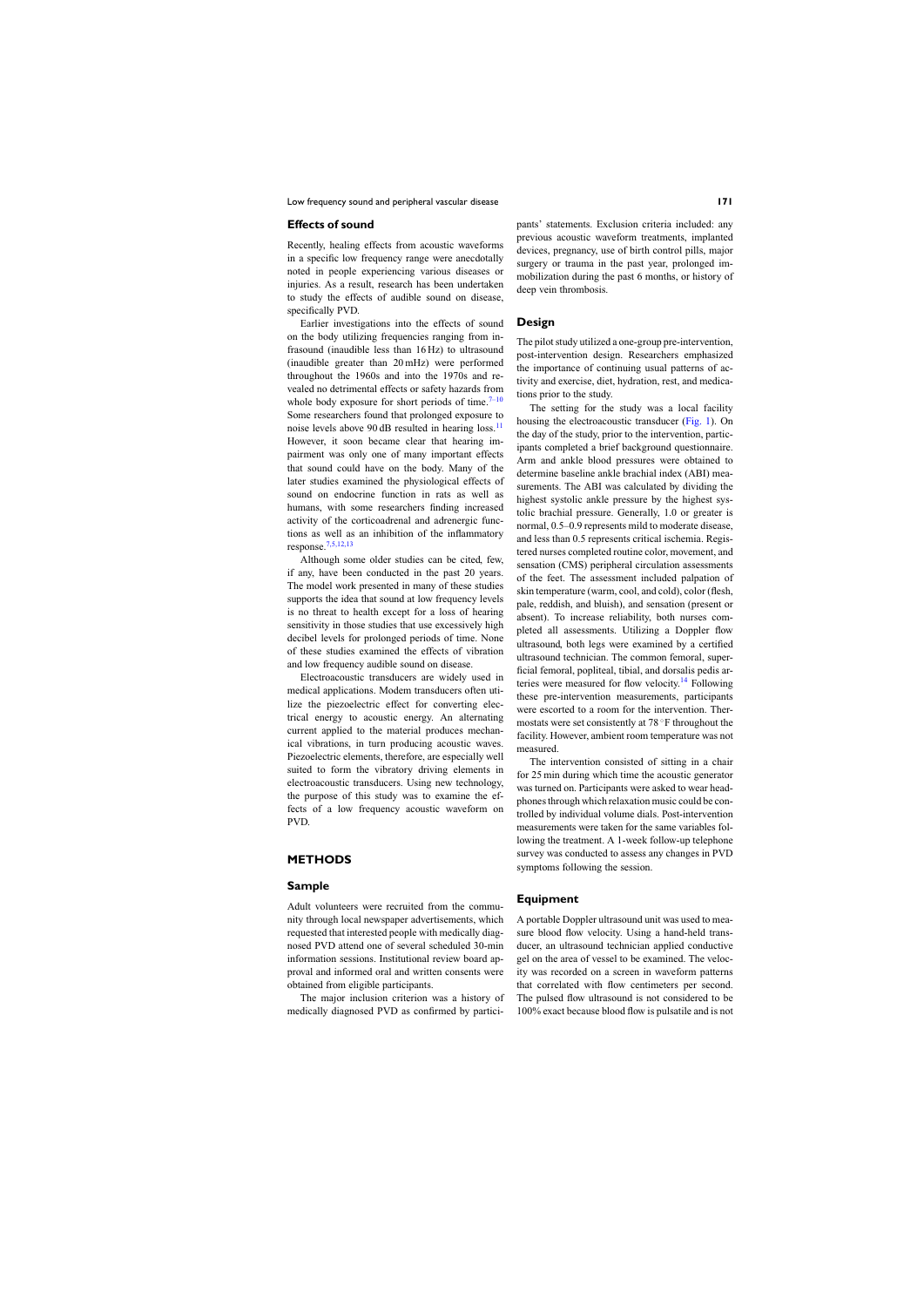<span id="page-2-0"></span>

Fig. 1 Electroacoustic transducer.

uniform across the vessel. However, the calculated mean frequencies are highly reliable and are considered diagnostic in terms of evaluating the extent of peripheral artery disease (available online: [www.](http://www.mcbroom.btinternet.co.uk/medict/frames/Title.htm) [mcbroom.btinternet.co.uk/medict/frames/Title.htm\)](http://www.mcbroom.btinternet.co.uk/medict/frames/Title.htm).

The intervention was performed using an electroacoustic transducer, which consists of a metal cylinder and sleeve that house an arrangement of hollow piezoelectric cylinders to form a piezoelectric stack. These vibrate together as a unit and provide the driving mechanism in achieving wall vibrations for the acoustic waves.

A key facet of this technology is the efficiency in which electrical energy is converted to mechanical movement. The transducer is capable of operating at high efficiency, while resonating at a specified frequency. Additionally, it resonates with an omnidirectional beam pattern. The frequency used in this study lies in the range from 500 to 800 Hz.

## **Instruments**

A background questionnaire was developed by the researchers to gather information on age, gender, length of time diagnosed with PVD and symptoms associated with PVD. A brief follow-up survey was designed to assess PVD symptoms after 1 week. This 1-week time frame was selected based upon anecdotal reports of duration of symptom improvement. The survey utilized yes/no responses to a series of questions relating to PVD symptoms. The instruments were pre-tested on five adult members of the community for readability.

#### **Data analysis**

Blood flow data were analyzed using the SPSS statistical package for Windows®, release 10.0. Means and S.D. were calculated for the outcome variables. Independent *t*-tests were used to compare differences in outcome variables between pre- and post-test means. The Bonferroni correction to the alpha level (0.05/5) for each side involving the vessels was applied and the resulting alpha levels were set at 0.01. The ABI alpha level was set at 0.05.

#### **RESULTS**

Fifteen people meeting the criteria participated in the study. The 10 males and 5 females had a mean age of  $73.9 \pm 10.6$  years. The length of time participants had been medically diagnosed with PVD ranged from 1 year to longer than 20 years, with a mean of 8.5 years. The participants reported a variety of PVD symptoms including pain, numbness, tingling, muscle fatigue, squeezing pressure, cramps, and swelling. Walking and standing were the positions most frequently reported to cause discomfort.

Incomplete data exist for several of the dependent variables because of the severity of disease and the difficulty in obtaining readings on many of the involved vessels. Therefore, the number of recorded measurements varied for each participant. Information on participants with complete pre- and post-intervention data is summarized in [Tables 1 and 2.](#page-3-0)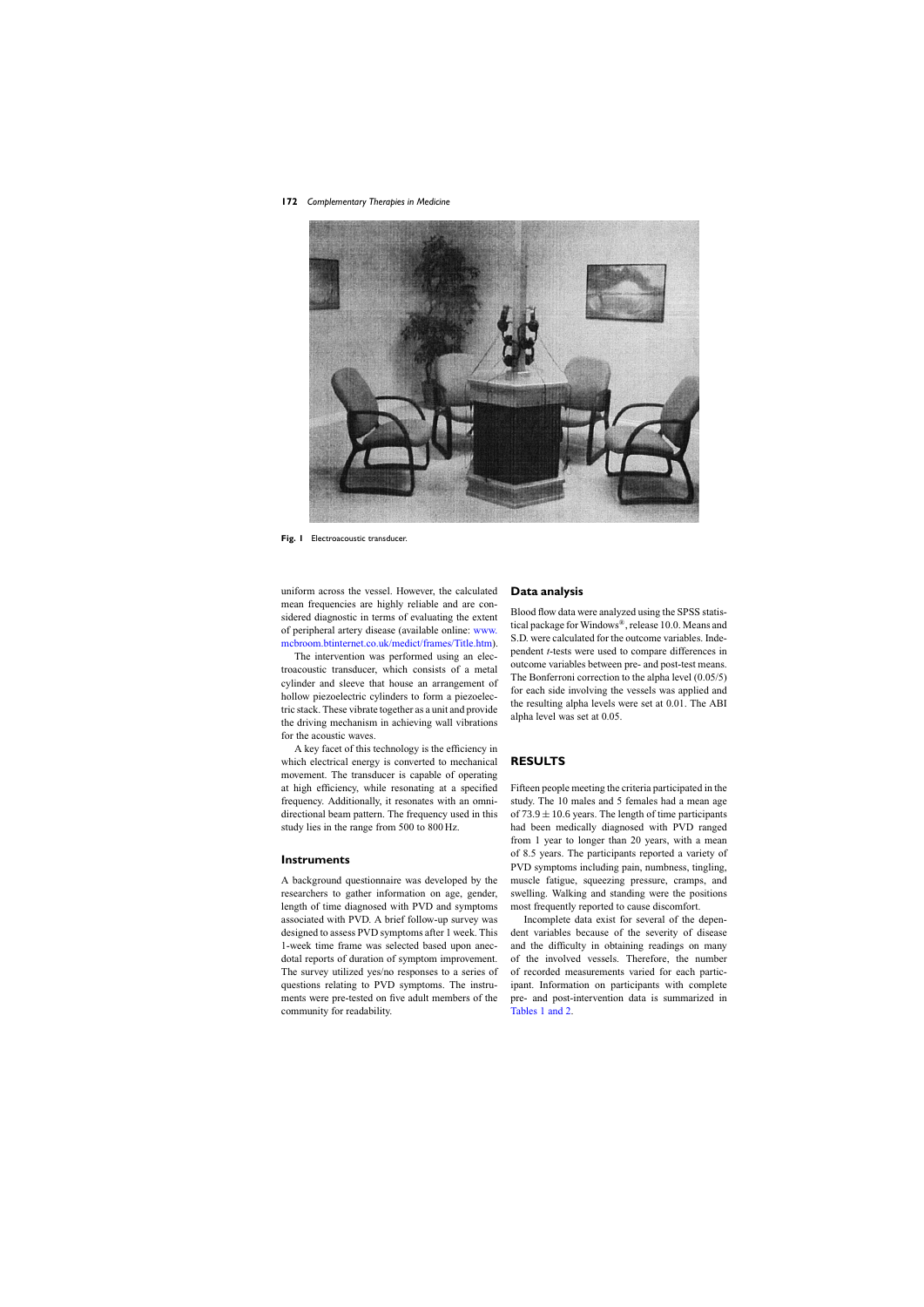<span id="page-3-0"></span>

| <b>Artery</b>      | <b>Pre-intervention</b> |             | <b>Post-intervention</b> |             | P-value |
|--------------------|-------------------------|-------------|--------------------------|-------------|---------|
|                    | Mean (cm/s)             | <b>S.D.</b> | Mean (cm/s)              | <b>S.D.</b> |         |
| $RCF (N = 15)$     | 85.20                   | 39.43       | 102.67                   | 42.04       | 0.065   |
| LCF $(N = 15)$     | 80.11                   | 42.91       | 101.87                   | 52.50       | 0.022   |
| $RDP (N = 13)$     | 42.83                   | 18.19       | 47.29                    | 19.14       | 0.451   |
| LDP $(N = 15)$     | 48.45                   | 31.88       | 58.00                    | 44.40       | 0.122   |
| RPOP $(N = 14)$    | 48.73                   | 27.42       | 58.29                    | 32.37       | 0.016   |
| LPOP $(N = 15)$    | 49.39                   | 24.28       | 60.03                    | 33.16       | 0.135   |
| RSF $(N = 14)$     | 82.53                   | 42.91       | 88.86                    | 45.82       | 0.433   |
| LSF $(N = 14)$     | 69.35                   | 40.04       | 85.17                    | 47.75       | 0.000   |
| RPOSTIB $(N = 8)$  | 66.56                   | 46.95       | 72.79                    | 50.72       | 0.054   |
| LPOSTIBA $(N = 6)$ | 56.33                   | 40.61       | 78.47                    | 26.99       | 0.045   |

Alpha level, *P* ≤ 0.01. R, right leg; L, left leg; C, common; F, femoral; D, dorsalis; P, pedis; POP, popliteal;<br>S, superficial; POS, posterior; TIB, tibial.

| Table 2 ABI and pain values                                                                  |              |              |              |              |                |  |
|----------------------------------------------------------------------------------------------|--------------|--------------|--------------|--------------|----------------|--|
| Index                                                                                        | Pre-mean     | S.D.         | Post-mean    | S.D.         | P-value        |  |
| $RABI (N = 13)$                                                                              | 0.90<br>0.85 | 0.36<br>0.35 | 0.01<br>0.93 | 0.28<br>0.35 | 0.050<br>0.246 |  |
| LABI $(N = 15)$<br>Alpha level, $P \le 0.05$ . R, right; L, left; ABI, ankle brachial index. |              |              |              |              |                |  |

#### **Comparison of data**

Comparisons of pre- and post-data for each of the vessels examined are reported in Table 1. The means of all participants' demonstrated changes in blood flow for all of the vessels examined. However, given the Bonferroni correction, a significant difference was found between pre- and post-measures for only 1 of the 10 vessels investigated: left superior femoral artery (LSF) ( $P < 0.001$ ). Participants demonstrated significantly increased mean scores for the right ankle brachial index (RABI),  $(P = 0.05)$ . The ABI data are reported in Table 2.

Little change was noted between the pre- and post-foot assessment. Three of the 15 participants experienced a change in foot color from pale to flesh color. Additionally, foot temperature improved from cool to warm on three participants. Lastly, three participants who initially felt no sensation to sharp touch were able to perceive the sharp sensation following the intervention.

Changes noted between pre-intervention symptoms and 1-week post-intervention symptoms are summarized in Table 3. Of the 15 participants, 13 reported improvement in one or more PVD symptoms during the week following the intervention.

| Indicator                                   | <b>Pre-intervention</b><br>(number of participants<br>responding) |                 | One week post-intervention <sup>a</sup><br>(number of participants<br>responding) |                 |
|---------------------------------------------|-------------------------------------------------------------------|-----------------|-----------------------------------------------------------------------------------|-----------------|
|                                             | <b>Yes</b>                                                        | No              | Yes                                                                               | No              |
| Symptoms felt in legs                       |                                                                   |                 |                                                                                   |                 |
| Pain                                        | 10                                                                | 5               | 7                                                                                 | 8               |
| <b>Numbness</b>                             | 8                                                                 |                 | 5                                                                                 | $\overline{10}$ |
| Tingling                                    | 5                                                                 | $\overline{10}$ | 3                                                                                 | $\overline{2}$  |
| Activities associated with discomfort       |                                                                   |                 |                                                                                   |                 |
| Walking                                     | 12                                                                | 3               | 9                                                                                 | 6               |
| Sitting                                     | 2                                                                 | 13              |                                                                                   | 4               |
| Standing                                    | 8                                                                 |                 |                                                                                   |                 |
| Lying down                                  |                                                                   | 4               |                                                                                   | 4               |
| Distance walked before feeling PVD symptoms |                                                                   |                 |                                                                                   |                 |
| Across room                                 |                                                                   |                 |                                                                                   |                 |
| 112 block                                   | 4                                                                 |                 |                                                                                   |                 |
| One block                                   | 3                                                                 |                 | 2                                                                                 |                 |
| More than one block                         | 5                                                                 |                 | 9                                                                                 |                 |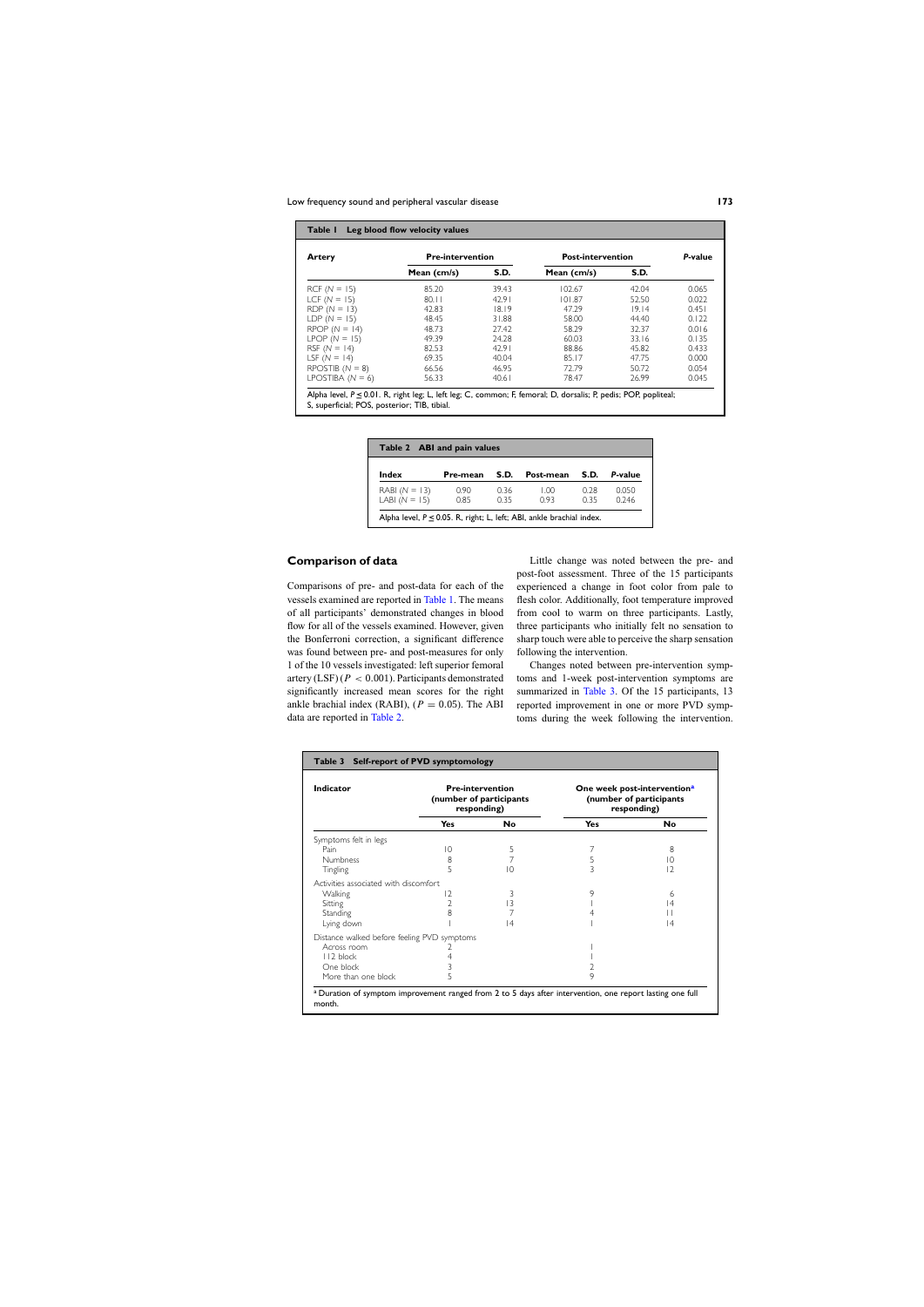<span id="page-4-0"></span>Prior to the intervention, there were 23 reports of leg pain, numbness, or tingling. One week after the intervention, that number had dropped to 15, an overall reduction of 35%.

Participants were asked to identify the positions causing the most leg discomfort. Walking and standing were the most identified positions of pain, followed by sitting and lying down. In the 1-week telephone follow up, complaints of position discomfort with walking had decreased 25%, while standing and sitting position complaints had both dropped by 50%. For the one participant who experienced discomfort while lying down, no change was noted after 1 week. The distance that participants were able to walk before feeling PVD symptoms ranged from across the room to more than one block. Before the intervention, only five participants reported being able to walk more than one block before feeling PVD symptoms. One week later, nine participants reported that they could walk more than one block, an increase of 80%. The duration of symptom improvement ranged from 2 to 5 days, with one participant reporting improvement in walking distance and pain reduction for one full month.

## **DISCUSSION**

The present study was designed to evaluate the effects of a low frequency acoustic waveform on PVD. Although a significant increase in blood flow velocity was only noted in one vessel as well as the RABI, it was demonstrated that exposure to the acoustic waves at the designated frequency increased the blood flow velocity pre to post in all of the 10 vessels examined. We are unable to corroborate the results obtained with other studies because of the novelty of this intervention. Studies involving infrasound (i.e., under 16 Hz) have yielded diverging results. Some of these researchers examined blood pressure changes during infrasonic exposure, reporting in-creased diastolic and decreased systolic pressures,<sup>[15](#page-5-0)</sup> while others explored the effects of infrasound on the auditory and non-auditory systems. $9,16-19$  However, the results of these studies cannot be extrapolated to the present study because frequency and pressure ratios (decibels) are very different.

The characteristics of acoustic frequency involved in the physiological reactions are mostly unknown. It is believed that peripheral vascular disorders involve changes in vessel structure and function. Therefore, conclusions must be viewed cautiously. The significant differences, however, certainly warrant further study.

The study had several limitations. The small sample size and lack of control group are threats to internal validity. There are numerous factors that affect blood flow velocity that the study did not attempt to control for, including underlying vessel size, stress level and endogenous hormone release, heart rate, cardiac output, hydration status, use of medications, diet, smoking status, use of herbs or vitamins, or the presence of concurrent diseases.

The relationship between warmth and vessel dilation is well documented. Although the individual room thermostats were set at 78 ◦F, room temperatures were not measured. The possibility of highly variable temperatures within the facility is a significant weakness in the study.

The follow-up telephone survey relied on participant recall of subjective information. While useful, this type of information would be strengthened through the use of more objective data, such as follow-up ultrasound, ABI, and nursing assessment of the feet. The use of dichotomous responses limited the range of data that could be obtained. A revised survey should include range-type responses. This will make the survey more sensitive to degrees of symptoms versus merely presence of symptoms.

Based on these preliminary findings, a larger scale study has begun which is double blinded and utilizes randomized control and treatment groups. The study should yield more objective information in determining the acoustic wave effects in alleviating PVD symptoms.

#### **ACKNOWLEDGEMENTS**

The authors wish to thank Mr. Al Cassone for his assistance in the completion of this study.

#### **REFERENCES**

- 1. Goodall S. Peripheral vascular disease. Nurs Stand 2000; 14(25): 48–52.
- 2. Girolami B, Bernardi E, Prins MH, Ten Cate JW, Hettiarachchi R, Prandoni P et al. Treatment of intermittent claudication with physical training, smoking cessation, pentoxifylline, or nafronyl: a meta-analysis. Arch Intern Med 1999; 159(4): 337–345.
- 3. Beard JD. ABC of arterial and venous disease: chronic lower limb ischaemia. Br Med J 2000; 320(7238): 854–857.
- 4. Davies A. The practical management of claudication. Br Med J 2000; 321(7266): 911–912.
- 5. Chappell LT, Stahl JP. The correlation between EDTA chelation therapy and improvement in cardiovascular function: a meta-analysis. J Adv Med 1993; 6: 139–160.
- 6. Jonas WB. Meta-analysis of EDTA chelation: math that doesn't matter. J Adv Med 1994; 7: 109–111.
- 7. Arguelles AE, Martinez MA, Pucciarelli E, Disisto MV. Endocrine and metabolic effects of noise in normal, hypertensive and psychotic subjects. In: Welch BL, Welch AS, eds. Physiological effects of noise. New York: Plenum Press, 1970. pp. 43–55.
- 8. Billewicz-Stankiewicz J, Krepinska-Urban A. The effect of vibration and noise on development of inflammatory reaction in rats. Acta Physiol Pol 1974; 25(3): 235–240.
- 9. Borg E. Physiological and pathogenic effects of sound. Acta Otolaryngol Suppl 1981; 381: 1–68.
- 10. Graham FK, Slaby DA. Differential heart rate changes to equally intense white noise and tone. Psychophysiology 1973; 10(4): 347–362.